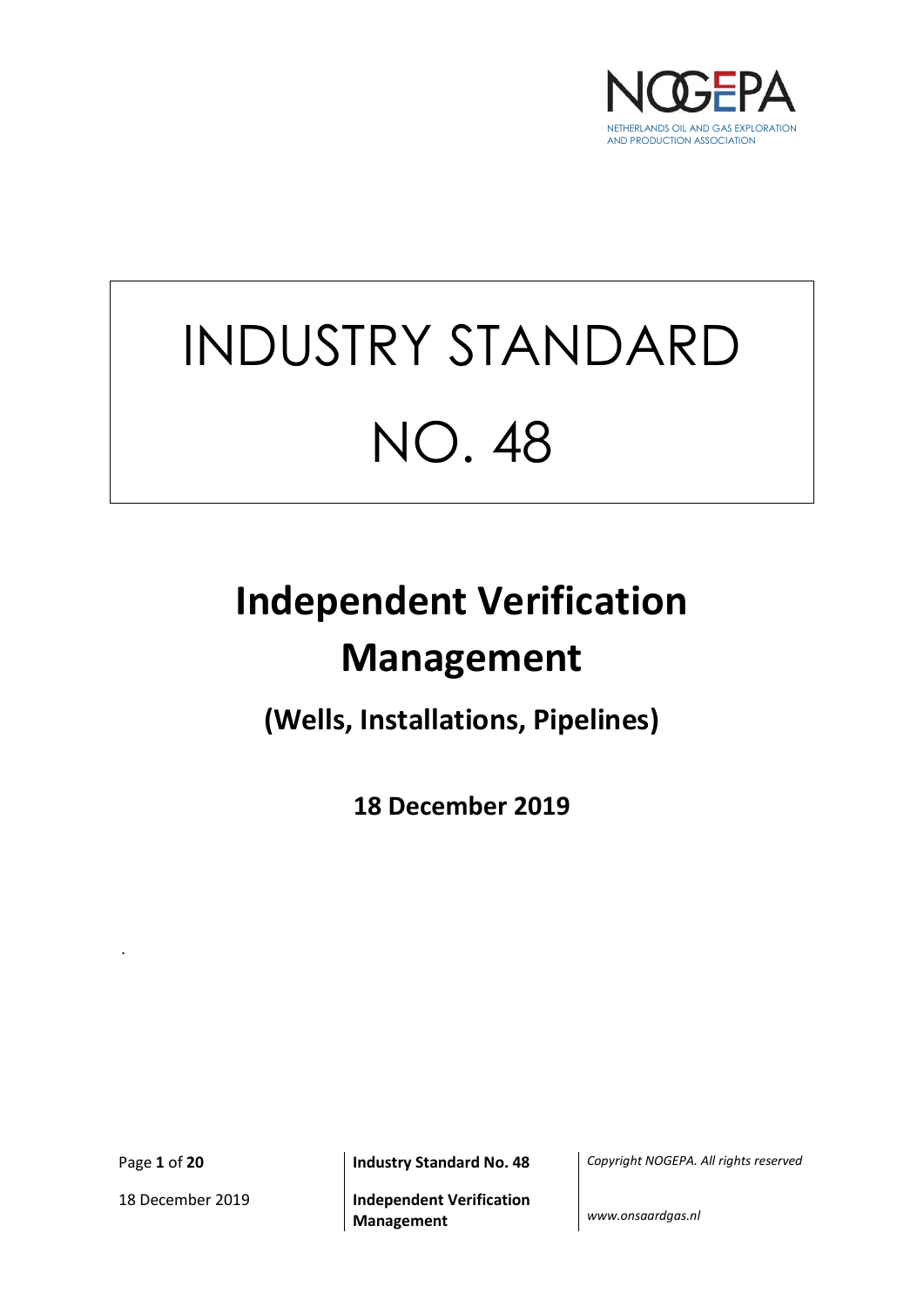

## Inhoud

| 1.  |  |  |  |
|-----|--|--|--|
| 2.  |  |  |  |
| 2.1 |  |  |  |
| 2.2 |  |  |  |
| 2.3 |  |  |  |
| 3.  |  |  |  |
| 3.1 |  |  |  |
| 3.2 |  |  |  |
| 3.3 |  |  |  |
| 4.  |  |  |  |
| 5.  |  |  |  |
| 6.  |  |  |  |
| 7.  |  |  |  |
| 8.  |  |  |  |

**Industry Standard No. 48** 

Copyright NOGEPA. All rights reserved

**Independent Verification** Management

www.onsaardgas.nl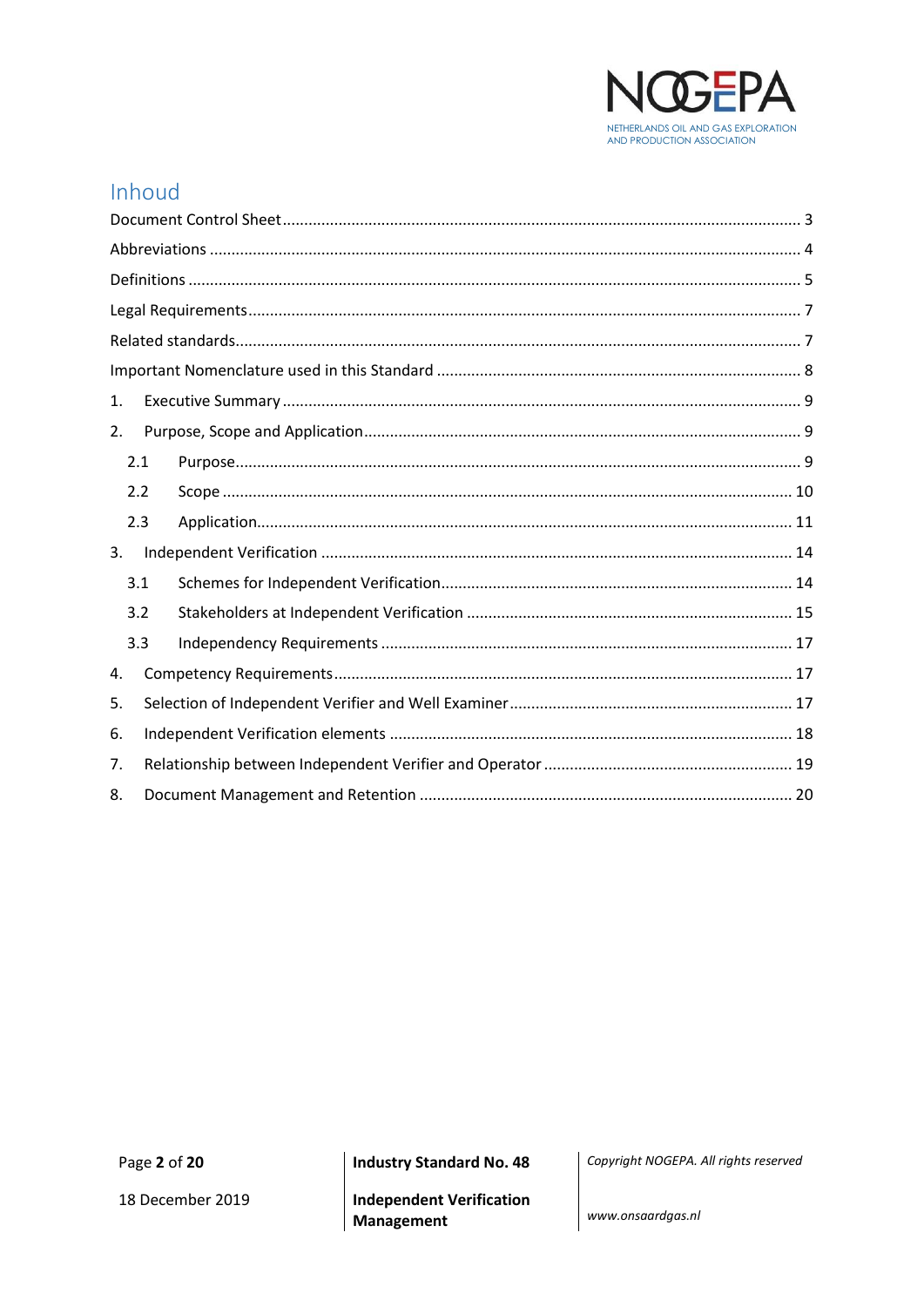

## <span id="page-2-0"></span>**Document Control Sheet**

| <b>Control Sheet</b>   |                                                                    |
|------------------------|--------------------------------------------------------------------|
| Responsible Committee  | <b>OPCOM</b>                                                       |
| Title Document (UK)    | <b>Independent Verification Management</b>                         |
| Type Document (UK)     | <b>Industry Standard</b>                                           |
| <b>Control Number:</b> | 48                                                                 |
| <b>Control Status:</b> | Controlled / Uncontrolled when printed                             |
| <b>Issue Status</b>    | This document has been published electronically on the NOGEPA      |
|                        | Website. In order to maintain this document as a" Controlled copy" |
|                        | any formal revisions will be published via this Website and should |
|                        | replace all previous issued revisions.                             |

| Document update timeframe |                  |               |
|---------------------------|------------------|---------------|
| l C1 - 12 Months          | l C2 - 24 Months | ิ - 36 Months |

| <b>Endorsed by</b>           |       |                 |
|------------------------------|-------|-----------------|
| <b>Environment Committee</b> | Name  | W. van der Meer |
|                              | Date: |                 |
|                              | Name  | R. Pijtak       |
| Health and Safety Committee  | Date: |                 |
|                              | Name  | S. Tates        |
| Legal Committee              | Date: |                 |
|                              | Name  | R. Aretz        |
| <b>Operations Committee</b>  | Date: |                 |
| <b>Approved by</b>           |       |                 |
| <b>Executive Committee</b>   | Name  | R. Frimpong     |
|                              | Date: |                 |

|     | <b>Revision History</b> |                                                             |                   |                |          |
|-----|-------------------------|-------------------------------------------------------------|-------------------|----------------|----------|
| Rev | Date                    | Description                                                 | Author            | Reviewed       | Approved |
| 0   | 08-07-2016              | <b>First Draft</b>                                          | AK, CW vO, PM, UJ |                |          |
|     | 25-07-2016              | $1st$ issue                                                 | AK, CWvO, DS      | G.J. Windhorst | F. Weir  |
| 2   | 1-7-2017                | Adjustment to revision<br>Mining Act as per 1-1-2017        | AK                | G.J. Windhorst |          |
| 3   | 18-12-2019              | Adjustments after review<br>of WorkGroup Asset<br>Integrity | H. Karsch         | M. de Vos      |          |

This document will be controlled in accordance with the NOGEPA Industry Standard No. 80 on Standards and Document Control.

18 December 2019 **Independent Verification Management** *www.onsaardgas.nl*

Page **3** of **20 Industry Standard No. 48** *Copyright NOGEPA. All rights reserved*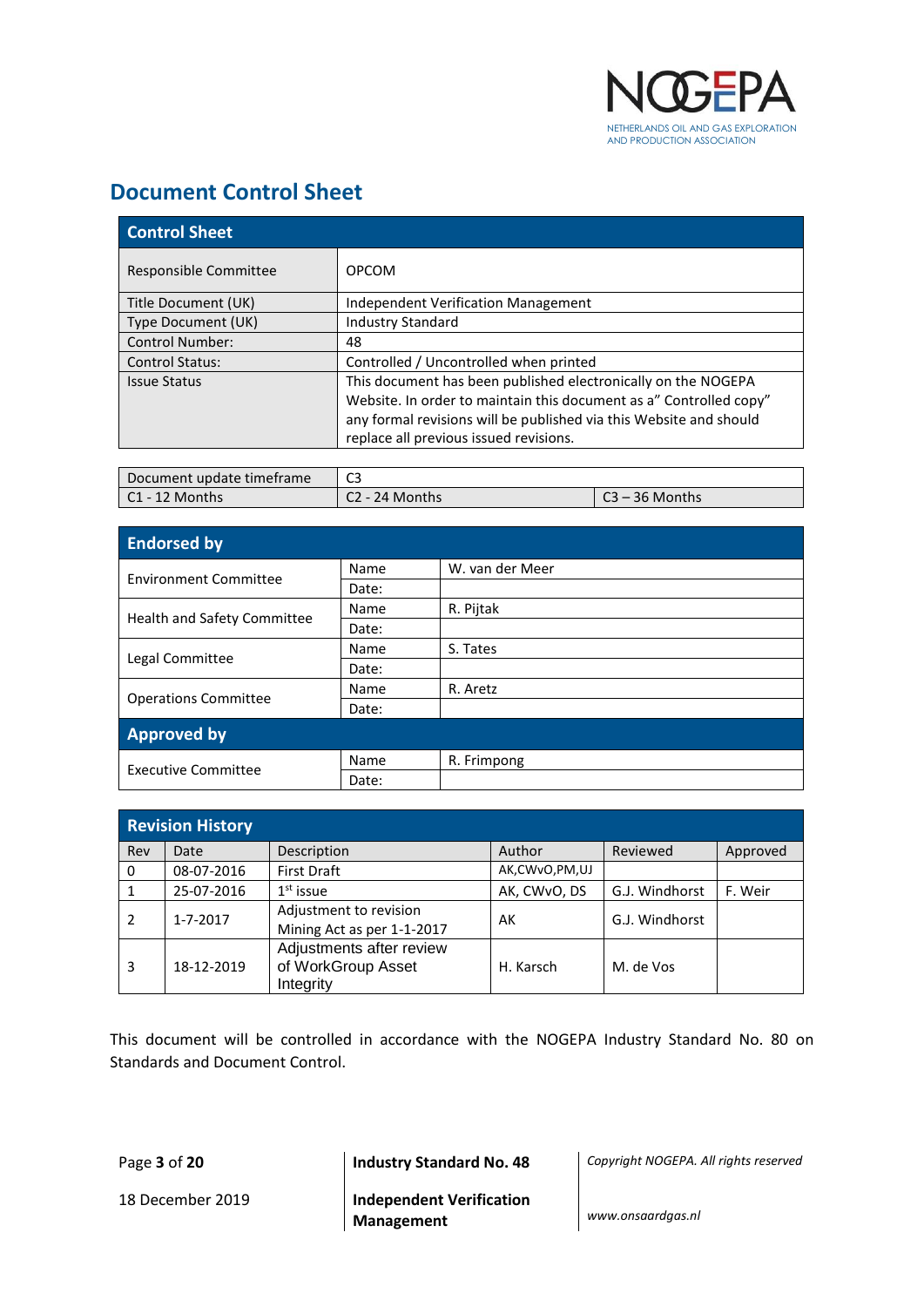

## <span id="page-3-0"></span>**Abbreviations**

| <b>AIM</b>     | <b>Asset Integrity Management</b>                              |
|----------------|----------------------------------------------------------------|
| <b>EXCOM</b>   | <b>Executive Committee of NOGEPA</b>                           |
| IV             | Independent verification                                       |
| IV-er          | Independent verifier                                           |
| IV-SECE-block  | Independent verifier SECE-block                                |
| <b>MBW</b>     | Mijnbouwwet                                                    |
| <b>MBB</b>     | Mijnbouwbesluit                                                |
| <b>MBR</b>     | Mijnbouwregeling                                               |
| <b>MEA</b>     | Ministry of Economic Affairs                                   |
| MН             | Major Hazard                                                   |
| <b>NOGEPA</b>  | Netherlands Oil and Gas Exploration and Production Association |
| <b>OPCOM</b>   | <b>Operations Committee of NOGEPA</b>                          |
| <b>OSD</b>     | <b>Offshore Safety Directive</b>                               |
| <b>O&amp;G</b> | Oil & Gas                                                      |
| <b>RIGG</b>    | Rapport Inzake Grote Gevaren                                   |
| RoMH           | Report on Major Hazards                                        |
| <b>SECE</b>    | Safety & Environmental Critical Element                        |
| SodM           | <b>State Supervision of Mines</b>                              |

Page **4** of **20 Industry Standard No. 48** *Copyright NOGEPA. All rights reserved*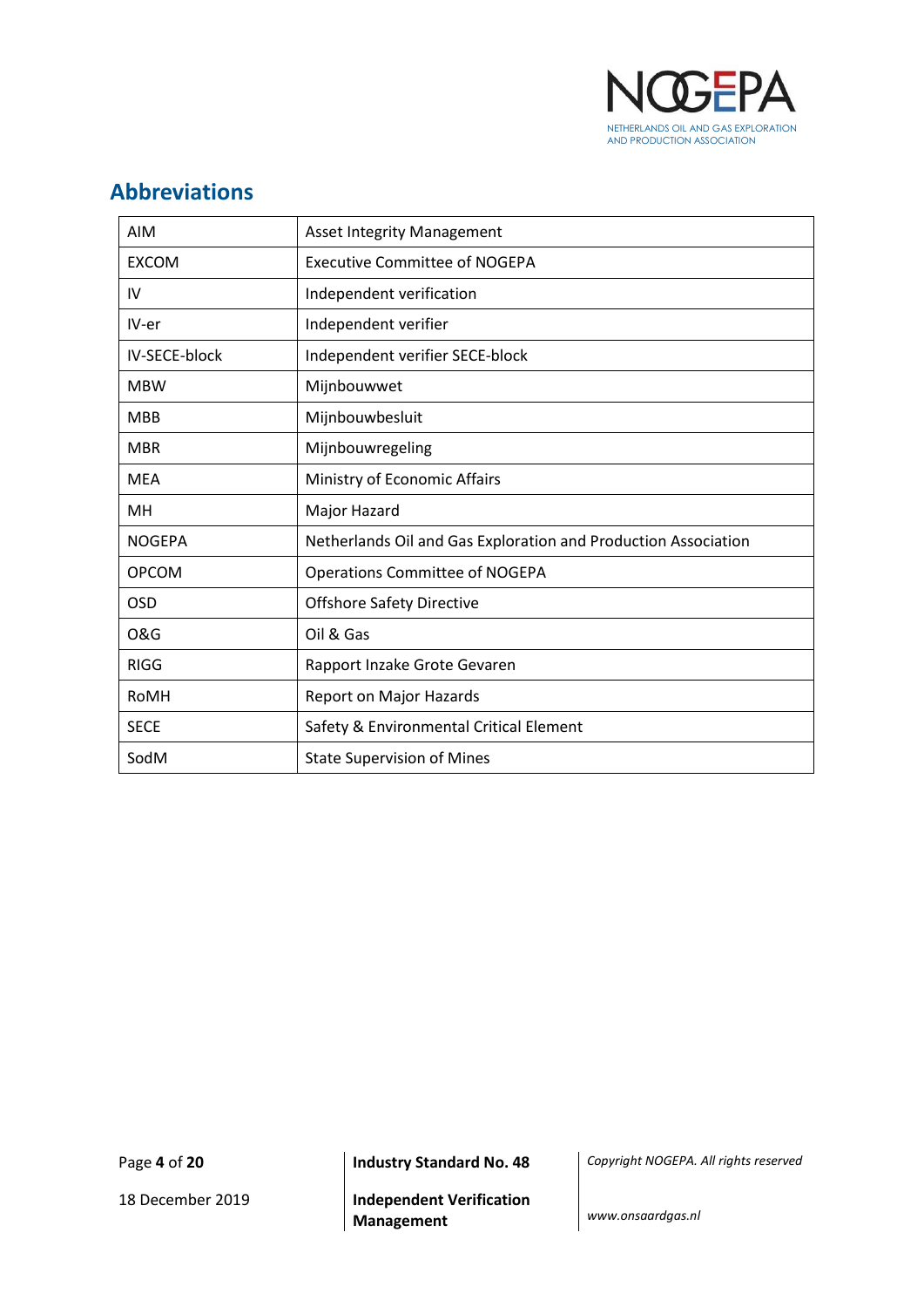

## <span id="page-4-0"></span>**Definitions**

| Term                                   | Meaning                                                                                                                                                                                                                                                                                                                                                                                                                                       |
|----------------------------------------|-----------------------------------------------------------------------------------------------------------------------------------------------------------------------------------------------------------------------------------------------------------------------------------------------------------------------------------------------------------------------------------------------------------------------------------------------|
| <b>Good Operating</b><br>Practice      | The application of those methods and practices customarily used in good<br>and prudent oil and gas field practice in the Netherlands and/or on the<br>Netherlands Continental Shelf with that degree of diligence and<br>prudence reasonably and ordinarily exercised by experienced operators<br>engaged in the Netherlands and/or on the Netherlands Continental Shelf<br>in a similar activity under similar circumstances and conditions. |
| Independent<br>Verification            | Independent Verification means an assessment and confirmation of the<br>validity of particular Written Statements by an entity or an organisational<br>part of the operator or the owner that is not under the control of or<br>influenced by, the entity or the organisational part using those<br>statements.                                                                                                                               |
| Independent<br><b>Competent Person</b> | Independent Competent Person (ICP) is an internal or external person<br>that assures that technical compliance of a SECE block meets legislation,<br>international standards, industry standards and company standards.                                                                                                                                                                                                                       |
| Independent Verifier                   | The Independent Verifier (IV) is a person or entity performing the<br>Independent Verification.                                                                                                                                                                                                                                                                                                                                               |
| Independent Verifier<br>SECE-block     | IV-er SECE-block assesses and confirms Written statements of a group of<br>SECE's and reports to the Independent Verifier about the validity of the<br>SECE-block written statement.                                                                                                                                                                                                                                                          |
| Material Change IV                     | A change to the basis on which the current version of the RoMH was<br>accepted including, inter alia, physical modifications, availability of new<br>knowledge or technology and operational management changes.                                                                                                                                                                                                                              |
| <b>Material Change</b><br>SECE's       | A change to the basis on which the current version of the RoMH was<br>accepted including, inter alia, physical modifications, availability of new<br>knowledge or technology and operational management changes.                                                                                                                                                                                                                              |
| <b>Material Changes</b><br>Wells       | In the case of a notification of Well Operations, a change to the basis on<br>which the original notification was submitted including, inter alia,<br>physical modifications, replacement of one installation with another,<br>availability of new knowledge or technology and operational<br>management changes.                                                                                                                             |
| Non-production<br>installation         | An installation other than an installation used for production of oil and<br>gas as defined in article 1.ac of the Dutch Mining Act.                                                                                                                                                                                                                                                                                                          |
| Operations                             | Oil or Gas exploration or production management.                                                                                                                                                                                                                                                                                                                                                                                              |
| Operator                               | The entity appointed by the licensee or licensing authority to conduct<br>(offshore) oil and gas operations, including planning and executing a well                                                                                                                                                                                                                                                                                          |

Page **5** of **20 Industry Standard No. 48** *Copyright NOGEPA. All rights reserved*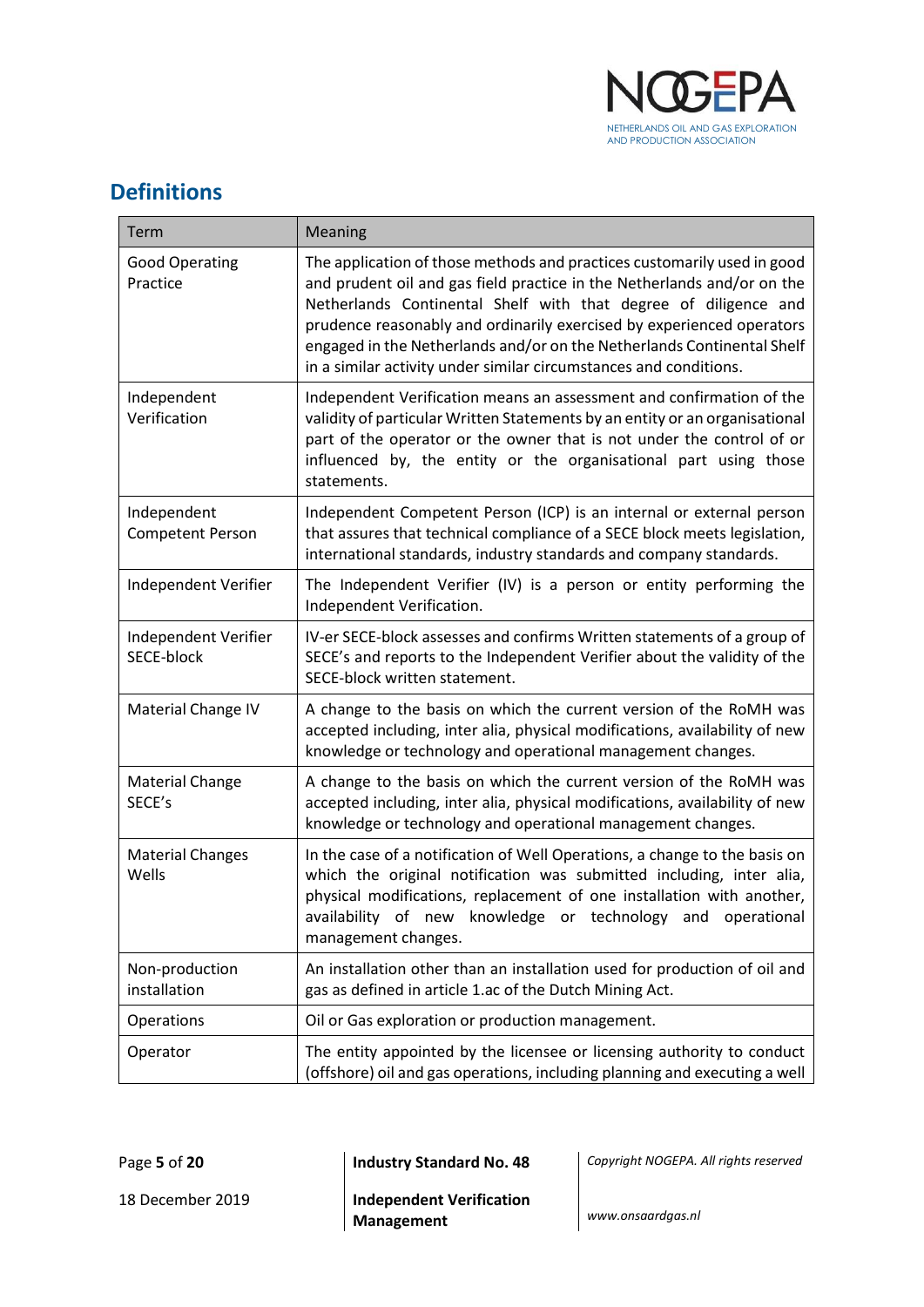

|                                            | operation or managing and controlling the functions of a production<br>installation                                                                                                                                                                                                                                                      |  |
|--------------------------------------------|------------------------------------------------------------------------------------------------------------------------------------------------------------------------------------------------------------------------------------------------------------------------------------------------------------------------------------------|--|
| <b>Offshore Safety</b><br><b>Directive</b> | Directive 2013/30/EU of the European Parliament and of the Council of<br>12 June 2013 on safety of offshore oil and gas operations.                                                                                                                                                                                                      |  |
| Term                                       | Meaning                                                                                                                                                                                                                                                                                                                                  |  |
| Production installation                    | An installation used for production of oil and gas as meant in the article<br>1.ab of the Dutch Mining Act.                                                                                                                                                                                                                              |  |
| Responsible<br>Committee                   | The committee of NOGEPA that has been appointed by the EXCOM as<br>the owner of a specific Standard.                                                                                                                                                                                                                                     |  |
| <b>SECE</b>                                | A Safety & Environmental Critical Element as identified in the RoMH.                                                                                                                                                                                                                                                                     |  |
| SECE-block                                 | A group of SECE's identified by an operational system.                                                                                                                                                                                                                                                                                   |  |
| Standard                                   | A NOGEPA Industry Standard as approved in accordance with Standard<br>80.                                                                                                                                                                                                                                                                |  |
| Suitable                                   | Right or fully appropriate, including consideration of proportionate<br>effort and cost, for a given requirement or situation, based on objective<br>evidence and demonstrated by an analysis, comparison with appropriate<br>standards or other solutions used in comparable situations by other<br>authorities or industry.            |  |
| Standard                                   | A NOGEPA Industry Standard as approved in accordance with Standard<br>80.                                                                                                                                                                                                                                                                |  |
| <b>Verification Scheme</b>                 | By Operator established scheme(s) regarding SECE verification and Well<br>Examination.                                                                                                                                                                                                                                                   |  |
| <b>Well Examination</b>                    | Well Examination is an independent assurance process on behalf of the<br>Well Operator to give independent assurance that the pressure<br>boundary of the well is controlled throughout its life and the pressure-<br>containment equipment that forms part of the well is suitable for the<br>anticipated well conditions at all times. |  |
| <b>Well Examiner</b>                       | The Well Examiner is an Independent Verifier performing the Well<br>Examination.                                                                                                                                                                                                                                                         |  |
| <b>Well Operations</b>                     | Any operation concerning a well that could result in the accidental<br>release of materials that has the potential to lead to a major accident,<br>including the drilling of a well, the repair or modification of a well, the<br>suspension of well operations and the permanent abandonment of a<br>well.                              |  |
| Well Operator                              | The Well Operator is the Operator carrying the responsibility for the well,<br>being the licencee who is appointed as operator by MEA (of the sole<br>licencee).                                                                                                                                                                         |  |

Page **6** of **20 Industry Standard No. 48** *Copyright NOGEPA. All rights reserved*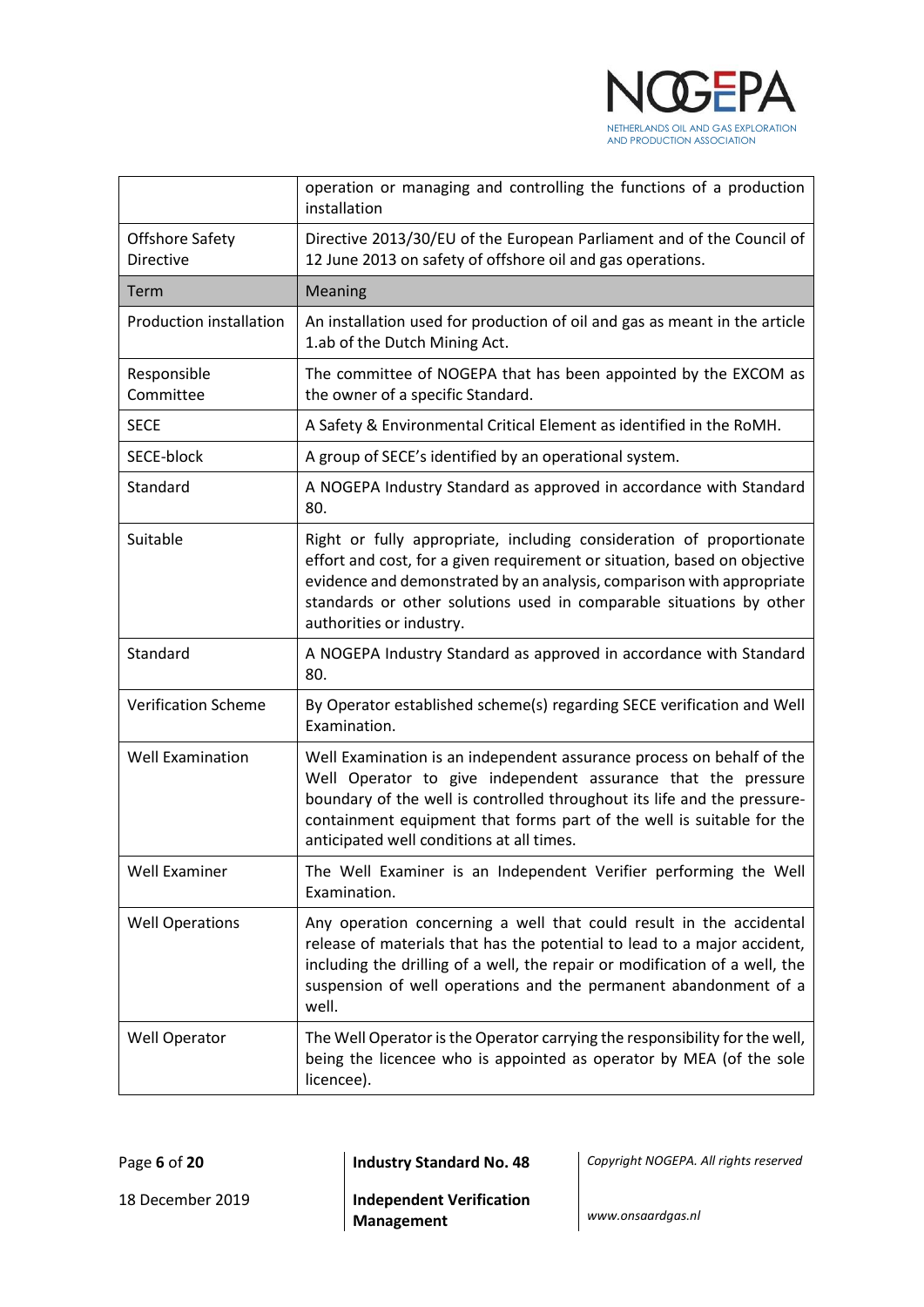

| Written Statement | A Written Statement is a performance report of (a group of) SECE's |
|-------------------|--------------------------------------------------------------------|
|                   | I (SECE-block).                                                    |

## <span id="page-6-0"></span>**Legal Requirements**

| <b>Offshore Safety</b><br>Directive 2013/30/EU | Annex I. 4; Annex I. 5; Annex V                                                                                                    |
|------------------------------------------------|------------------------------------------------------------------------------------------------------------------------------------|
| Dutch                                          | <b>MBW 45I Independent Verification</b>                                                                                            |
| Mining Act – MBW                               | MBW45n.3 Notification Well Activity                                                                                                |
| (Mijnbouwwet)                                  |                                                                                                                                    |
| Dutch                                          | MBB<br>53(1a-b) technical integrity and inspection programme of                                                                    |
| Mining Decree - MBB                            | production/storage installation (offshore - before first use, five yearly)                                                         |
| (Mijnbouwbesluit)                              | MBB 54 strength and stability of installation after repair (offshore)                                                              |
|                                                | MBB 55(7) 56(1d)(1e) technical integrity of exploration installation<br>(mobile rig etc.) – offshore before placing it on location |
|                                                | MBB 60 assessment of abandonment plan                                                                                              |
|                                                | MBB 84e, 84f, 84g Independent Verification                                                                                         |
|                                                | MBB 97, 101 quality and construction/installation of pipeline conform<br>legal requirements - before fist use/ following repair    |
| Dutch Mining                                   | MBR 11a.5.1, 11a.5.2, 11a.5.3 Independent Verification                                                                             |
| <b>Regulation - MBR</b>                        |                                                                                                                                    |
| (Mijnbouwregeling)                             |                                                                                                                                    |

## <span id="page-6-1"></span>**Related standards**

| NOGEPA Standard 04 | Competency of personnel                       |
|--------------------|-----------------------------------------------|
| NOGEPA Standard 42 | <b>Well Examination</b>                       |
| NOGEPA Standard 45 | <b>Well Decommissioning</b>                   |
| NOGEPA Standard 49 | <b>Independent Verification Execution</b>     |
| NOGEPA Standard 83 | RIGG Standard, Report on Major Hazards (RoMH) |
| NOGEPA Standard 90 | <b>Asset Integrity Management</b>             |

Page **7** of **20 Industry Standard No. 48** *Copyright NOGEPA. All rights reserved*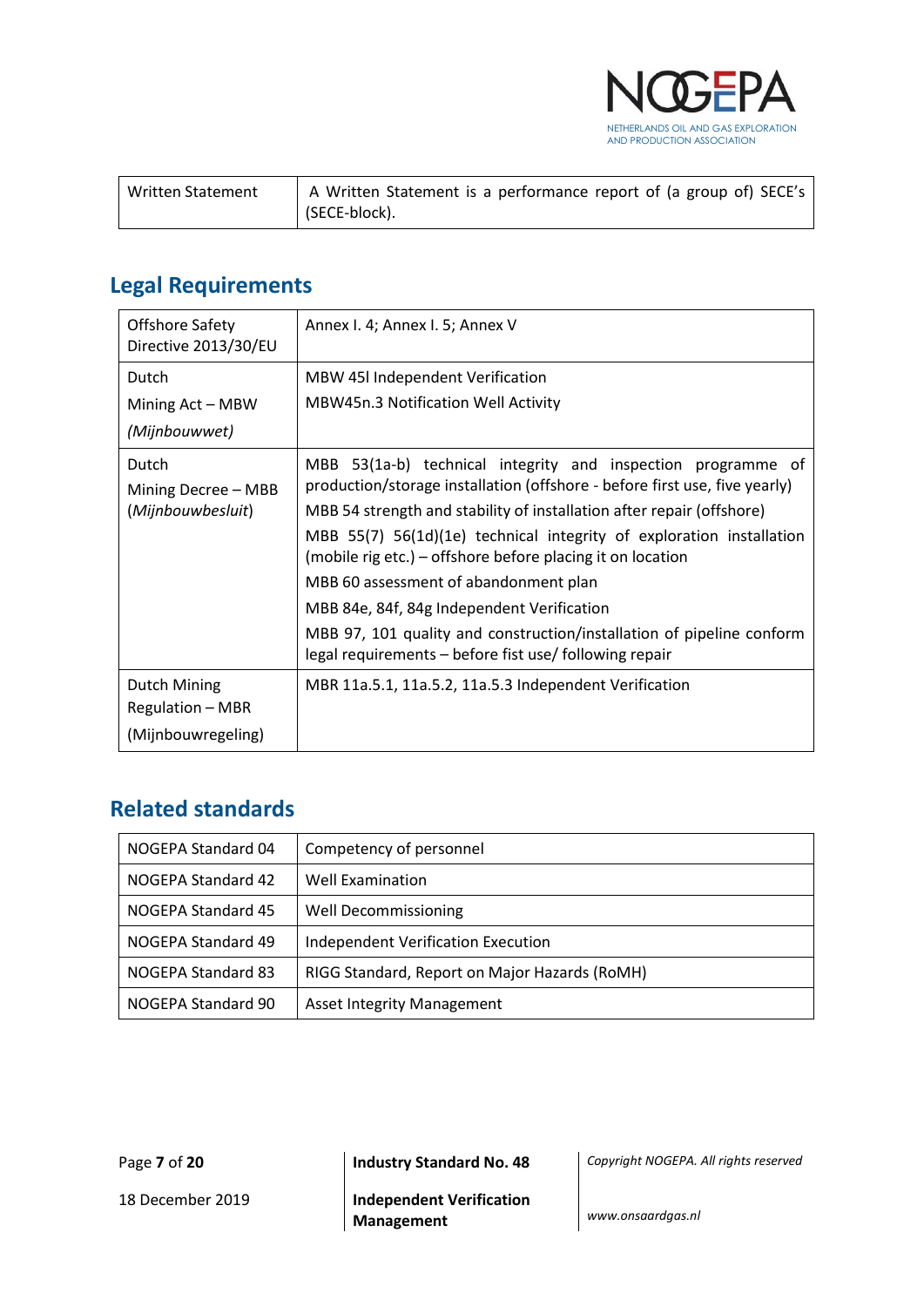

## <span id="page-7-0"></span>**Important Nomenclature used in this Standard**

| In the context of this Standard and when so used to describe a method or practice:                                                                                                                     |                                                                                                                                                                                                                                                                                                                                                                                                                                                                                                                                                                                     |  |
|--------------------------------------------------------------------------------------------------------------------------------------------------------------------------------------------------------|-------------------------------------------------------------------------------------------------------------------------------------------------------------------------------------------------------------------------------------------------------------------------------------------------------------------------------------------------------------------------------------------------------------------------------------------------------------------------------------------------------------------------------------------------------------------------------------|--|
| 'shall'                                                                                                                                                                                                | means that such method or practice reflects a mandatory provision of<br>law (in Dutch: dwingend recht). Such method or practice is mandatory<br>for those who are the addressees of such provision (mostly the<br>operators). A Standard can describe or quote, but not amend, mandatory<br>provisions. When an operator in exceptional cases cannot comply for<br>technical, operational or HSE reasons, exceptions shall be documented<br>and reported, and risks mitigated. Please note that this does not release<br>the operator from the obligation to comply with the law. * |  |
| <b>should</b>                                                                                                                                                                                          | means that such method or practice reflects a Good Operating Practice.<br>An operator is generally expected to apply such method or practice, but<br>a specific situation may require a specific alternative. In other words: the<br>operator complies or explains, and documents the explanation. *                                                                                                                                                                                                                                                                                |  |
| 'could'                                                                                                                                                                                                | means that such method or practice is of an advisory nature or<br>mentioned by way of example. An operator is not obliged to comply and<br>is not obliged to explain if he does not comply.                                                                                                                                                                                                                                                                                                                                                                                         |  |
| * Please refer to paragraph 2.3 of Standard 80 (Standards and Document Control), for further<br>explanation on an exception of a 'shall' provision, or on a comply-or-explain of a 'should' provision. |                                                                                                                                                                                                                                                                                                                                                                                                                                                                                                                                                                                     |  |

Page **8** of **20 Industry Standard No. 48** *Copyright NOGEPA. All rights reserved*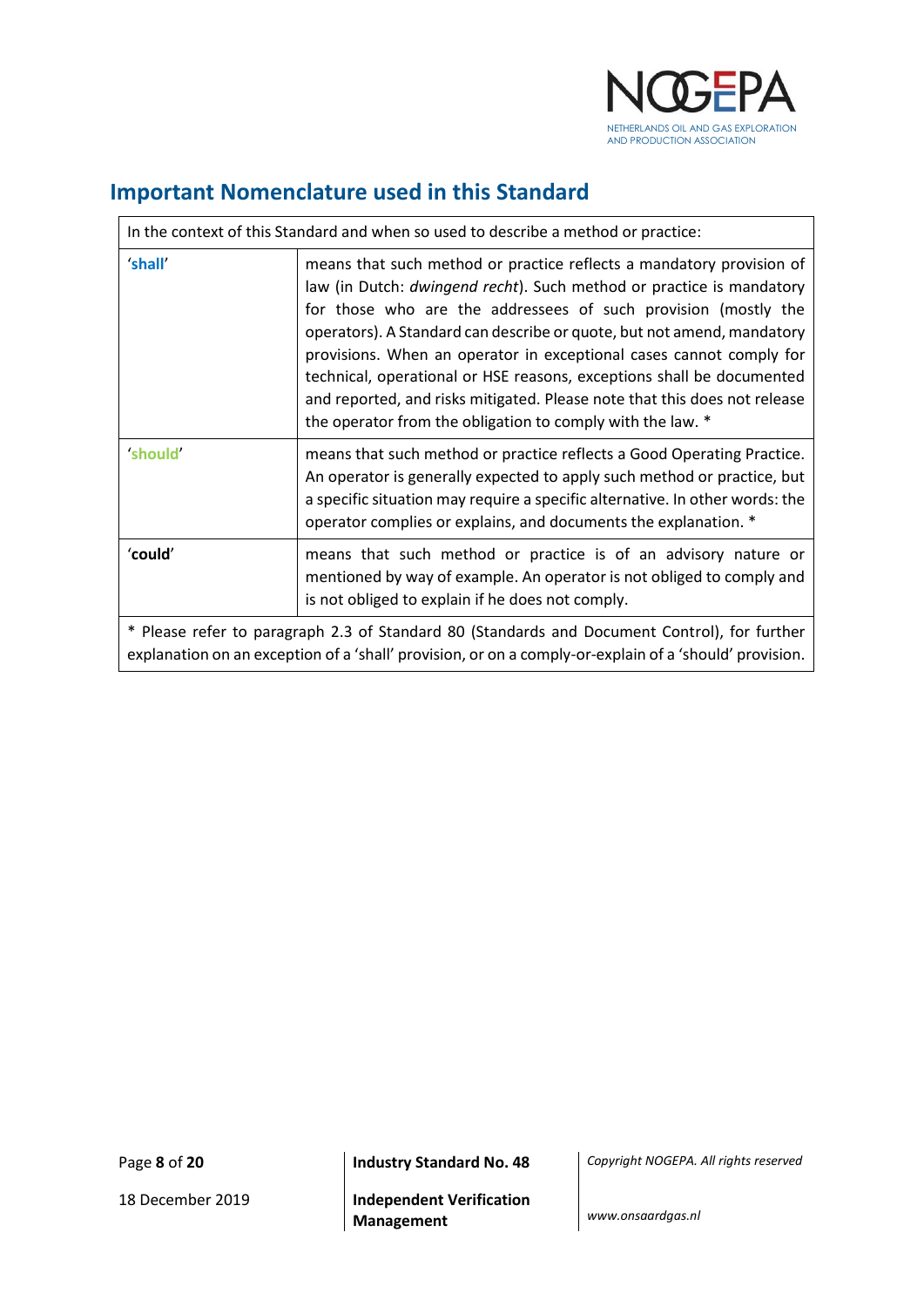

## <span id="page-8-0"></span>**1. Executive Summary**

Independent verification (IV) has been an established process in the E&P industry for many years, for instance Notified Bodies and Well Examiners conduct IV.

The Dutch Mining Act (MBW) provides additional requirements for Independent Verification.

This Standard provides requirements and guidance into the system of Independent Verification and the roles of the stakeholders, and can be outlined as:

- SECE's are part of an installation with the purpose to prevent or limit consequences of Major accidents. Major (accident) Hazards are identified in the Report on Major Hazards, including the corresponding SECE's.
- Operators and owners shall establish schemes of Independent Verification as part of the Report on Major Hazards. (The RoMH needs consent from SodM.)
- Requirements for independency and competency assessment of Independent Verifiers and stipulations with respect to previously involvement.
- Requirements for selection of Independent Verifiers.
- Independent Verification can be performed by a  $2^{nd}$  or  $3^{rd}$  party, previously not involved in the SECE. SECE's of platform sections (blocks) can be assessed for verification by limited independency of verifier, to be reviewed by an Independent Verifier and is applicable to a verifiers spot-check.
- Elements in Exploration & Production can be clustered for Independent Verification.
- Accents in the relationship between Independent Verifier and Operator.

At revision 2 the content has been adjusted to the revision of the Mining Act as per 1-1-2017, due to the implementation of the EU 2013/30/EU Offshore Safety Directive.

### <span id="page-8-1"></span>**2. Purpose, Scope and Application**

#### <span id="page-8-2"></span>**2.1 Purpose**

The EU Offshore Safety Directive 2013/30 from EU member states to implement Independent verification in member states regulations.

January  $1<sup>st</sup>$ , 2017 the EU Offshore Safety Directive has been implemented in Dutch regulations.

Schemes for Independent Verification shall be established according MBW 45l.

Written Statements, about the suitability and performance of SECE's , are to be issued and made available by a competent person. These Written Statements are prepared by the Operator or owner and subject to agreement with the Independent Verifier.

Page **9** of **20 Industry Standard No. 48** *Copyright NOGEPA. All rights reserved*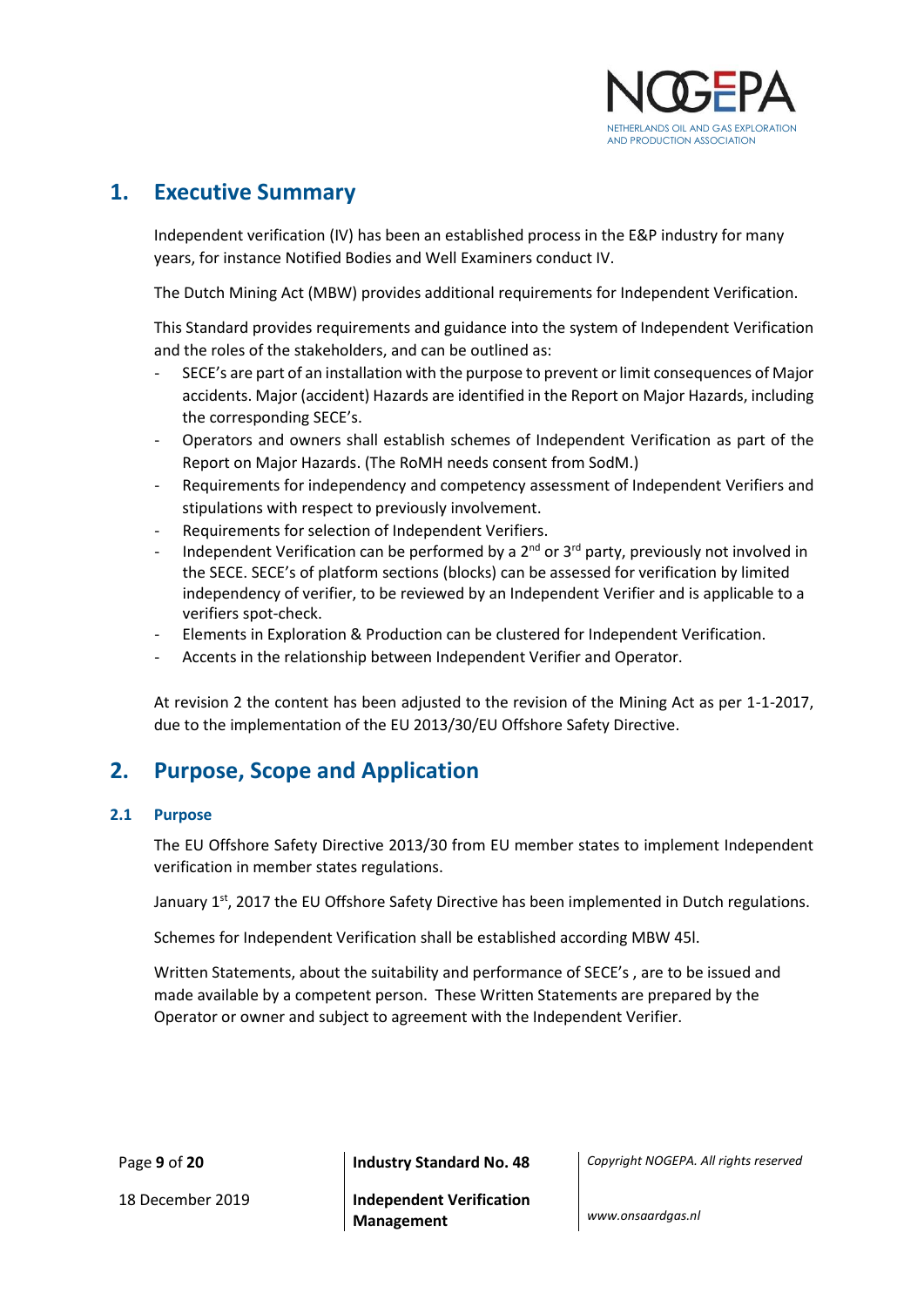

#### <span id="page-9-0"></span>2.2 Scope

Independent Verification of Design, Construction, Operations, Material changes and Decommissioning as well as for Well Examination in the on- and offshore Oil & Gas-industry.

#### Relation to NOGEPA Asset Integrity Standards

This Standard 48 is part of NOGEPA Asset Integrity standards as outlined below.



Standard 90 describes practical approaches to Asset Integrity Management (AIM). It provides general guidance on good practice and is geared to enable and maintain management systems that fully address these conditions.

Standard 83 is a goal setting document describing the regulatory requirements for a RoMH and provides a template to draw up a compliant RoMH document.

The RoMH provides a SECE listing for Independent verification and a demonstration of suitability including their scheme of maintenance.

Standard 48 contains principles and requirements for independency, impartiality of Independent Verification Management and provides the principles for Standard 42 and 49.

Standard 42 works out the requirements and provides guidance for Well Examination during Design, Construction, Intervention and Abandonment.

Page **10** of **20 Industry Standard No. 48** *Copyright NOGEPA. All rights reserved*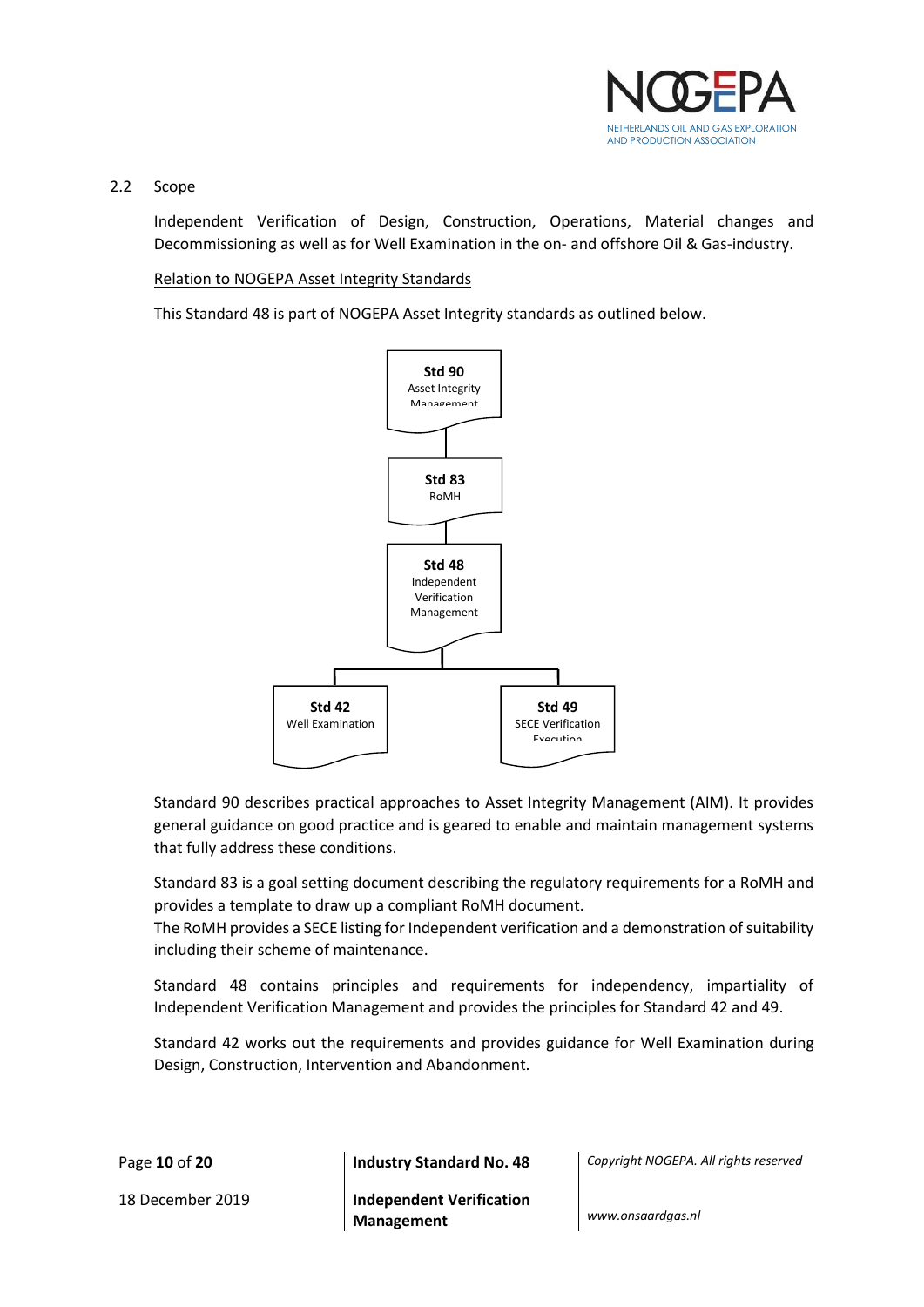

Standard 49 contains principles and requirements for independency, impartiality of Independent Verification of SECE's.

#### <span id="page-10-0"></span>**2.3 Application**

Netherlands Territory including Netherlands Continental Shelf.

The MBW requires Independent Verification of SECE's as identified in the RoMH, in certain specified instances. IV may also be applied outside of the scope of the MBB. Where IV is applied outside the scope of the MBW, the MBW legal requirements do not apply but can provide guidance.

|                | Matter to be verified            | Applies to        | When                  | laws            |
|----------------|----------------------------------|-------------------|-----------------------|-----------------|
|                |                                  |                   |                       | regulations     |
|                |                                  |                   |                       | and NOGEPA      |
|                |                                  |                   |                       | standards       |
| $\mathbf{1}$   | Design, Construction and         | O&G production    | At Design phase       | MBB 53a(1a-     |
|                | Installation                     | installations and | and                   | b), $55(7)$     |
|                |                                  | non-production    | Commissioning         | 56(1d)          |
|                |                                  | installation e.g. |                       | MBB 97(2)       |
|                |                                  | drilling rig or   |                       | <b>NOGEPA</b>   |
|                |                                  | support platform  |                       | Standard 90     |
| $\overline{2}$ | Operate & Maintain               | O&G production    | During                | MBB 53a(1a-     |
|                |                                  | installations and | Operations every      | $b)$ , 55 $(7)$ |
|                |                                  | non-production    | five years            | 56(1d)          |
|                |                                  | installation e.g. |                       | MBB 97(2)       |
|                |                                  | drilling rig or   |                       | <b>NOGEPA</b>   |
|                |                                  | support platform  |                       | Standard 90     |
| 3              | Material changes                 | O&G production    | At modification /     | MBB 53a(1a-     |
|                |                                  | installations and | <b>Revision SECE-</b> | $b)$ , 55 $(7)$ |
|                |                                  | non-production    | listing in RoMH       | 56(1d)          |
|                |                                  | installation e.g. |                       | MBB 97(2)       |
|                |                                  | drilling rig or   |                       | <b>NOGEPA</b>   |
|                |                                  | support platform  |                       | Standard 90     |
| $\overline{4}$ | Decommissioning                  | O&G production    | <b>Before</b> its     | <b>MBB 60</b>   |
|                |                                  | installations     | execution             |                 |
| 5              | Strength (w/r subsidance, shift, | O&G production    | Before first use      | MBB 56(1),      |
|                | drift)                           | installations and |                       | 55(7) 56(1d)    |
|                |                                  | non-production    |                       | <b>NOGEPA</b>   |
|                |                                  | installation e.g. |                       | Standard 90     |
|                |                                  | drilling rig or   |                       |                 |
|                |                                  | support platform  |                       |                 |

Applicable Dutch laws required Independent Verification of:

Page **11** of **20 Industry Standard No. 48** *Copyright NOGEPA. All rights reserved*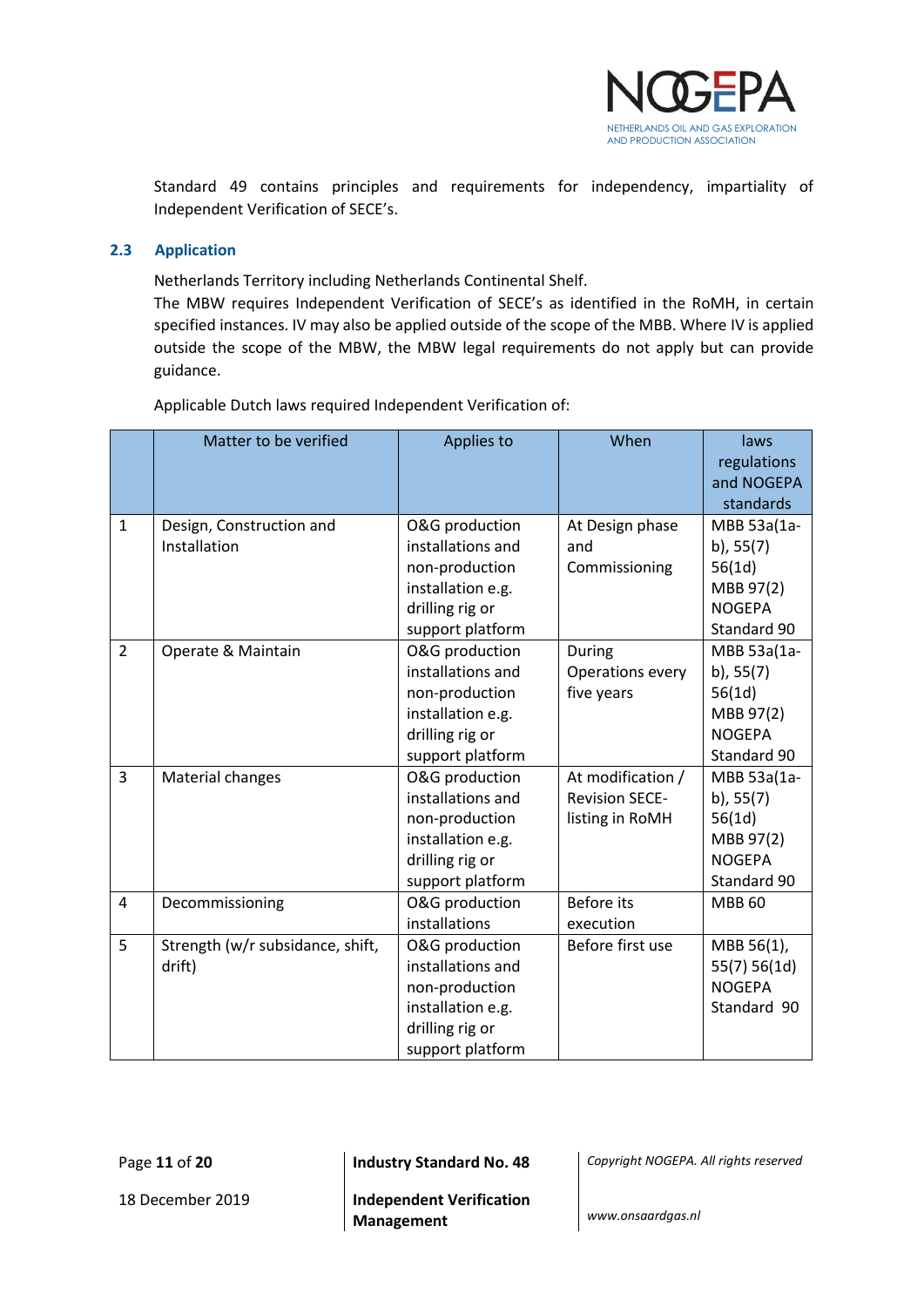

|   | Matter to be verified                                                                     | Applies to                      | When         | laws<br>regulations<br>and NOGEPA<br>standards |
|---|-------------------------------------------------------------------------------------------|---------------------------------|--------------|------------------------------------------------|
| 6 | Strength and stability of<br>repaired installation after<br>physical impairment or damage | O&G production<br>installations | After repair | MBB 54 (3)                                     |

18 December 2019 **Independent Verification Management** *www.onsaardgas.nl*

Page **12** of **20 Industry Standard No. 48** *Copyright NOGEPA. All rights reserved*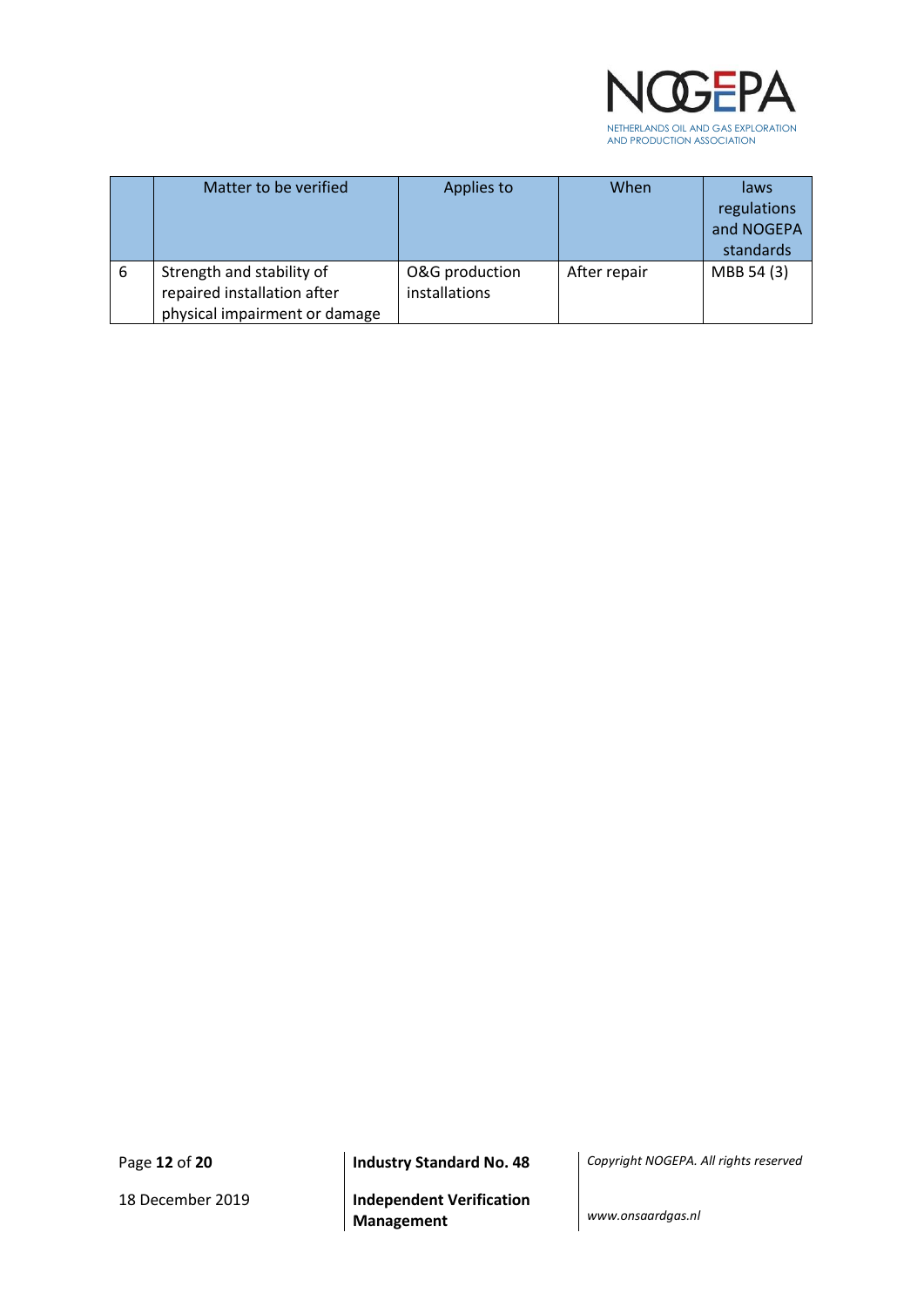

|                | Matter to be verified                           | Applies to                     | When                               | laws                    |
|----------------|-------------------------------------------------|--------------------------------|------------------------------------|-------------------------|
|                |                                                 |                                |                                    | regulations             |
|                |                                                 |                                |                                    | and NOGEPA              |
|                |                                                 |                                |                                    | standards               |
| $\overline{7}$ | Selection of Independent                        | <b>SECE Verification &amp;</b> | Before start of                    | MBR 11a.5.1             |
|                | Verifier                                        | <b>Well Examination</b>        | Independent                        |                         |
|                |                                                 |                                | Verification.                      |                         |
| 8              | SECE Verification Scheme, Well                  | <b>SECE Verification &amp;</b> | At start of                        | MBR 11a.5.2             |
|                | <b>Examination Scheme</b>                       | <b>Well Examination</b>        | Independent                        | <b>NOGEPA</b>           |
|                |                                                 |                                | Verification.                      | Standard 42,            |
|                |                                                 |                                |                                    | 49                      |
| 9              | Period of time to file                          | <b>SECE Verification</b>       | As off start of                    | MBR 11a.5.3             |
|                | documentation and repond to                     |                                | Independent                        | <b>NOGEPA</b>           |
|                | Verifiers findings.                             |                                | Verification.                      | Standard 42,            |
| 10             | Safety and environmental                        | <b>O&amp;G</b> installations   | As described in                    | 49<br><b>MBW 451</b>    |
|                | critical elements identified in                 | (mobile installations          | the scheme of IV,                  | MBB 84f                 |
|                | the risk assessment for the                     | only when in use),             | five yearly review                 |                         |
|                | installation as described in the                | not wells                      | and upon major                     |                         |
|                | Report on Major Hazards, are                    |                                | modifications                      |                         |
|                | suitable                                        |                                |                                    |                         |
| 11             | Schedule of examination and                     | <b>O&amp;G</b> installations   | As described in                    | <b>MBW 451</b>          |
|                | testing of the safety and                       | (mobile installations          | the scheme of IV,                  | MBB 84f                 |
|                | environmental critical elements                 | only when in use),             | five yearly review                 | <b>NOGEPA</b>           |
|                | is suitable, up-to-date and                     | not wells                      | and upon major                     | Standard 49             |
|                | operated as intended                            |                                | modifications                      |                         |
| 12             | Well design and well control                    | Wells                          | Before start of                    | <b>MBW 451</b>          |
|                | measures suitable for                           |                                | <b>Well Operations</b>             | MBB 84e                 |
|                | anticipated well conditions at all              |                                | to be included in                  | <b>NOGEPA</b>           |
|                | times                                           |                                | notifcation to                     | Standard 42             |
|                |                                                 |                                | SODM                               |                         |
|                |                                                 |                                | Verification of                    |                         |
|                |                                                 |                                | work in progress                   |                         |
| 13             | Independent Verification,<br>Involvement of the | <b>SECE Verification</b>       | In the event of a<br>change to the | <b>MBR</b><br>11a.5.1.3 |
|                | Independent Verifier in case of a               |                                | basis of the                       | <b>NOGEPA</b>           |
|                | material change to SECE(s).                     |                                | RoMH.                              | Standard 49             |
| 14             | Independent Verification,                       | Wells                          | Planning and                       | MBW 45n.3               |
|                | involvement of the Well                         |                                | preparation                        | <b>MBR</b>              |
|                | Examiner in case of a material                  |                                | phase                              | 11a.5.1.3               |
|                | change to notificated Well                      |                                | As well as during                  | <b>NOGEPA</b>           |
|                | Operations                                      |                                | the execution                      | Standard 42             |
|                |                                                 |                                | phase                              |                         |

Page **13** of **20 Industry Standard No. 48** *Copyright NOGEPA. All rights reserved*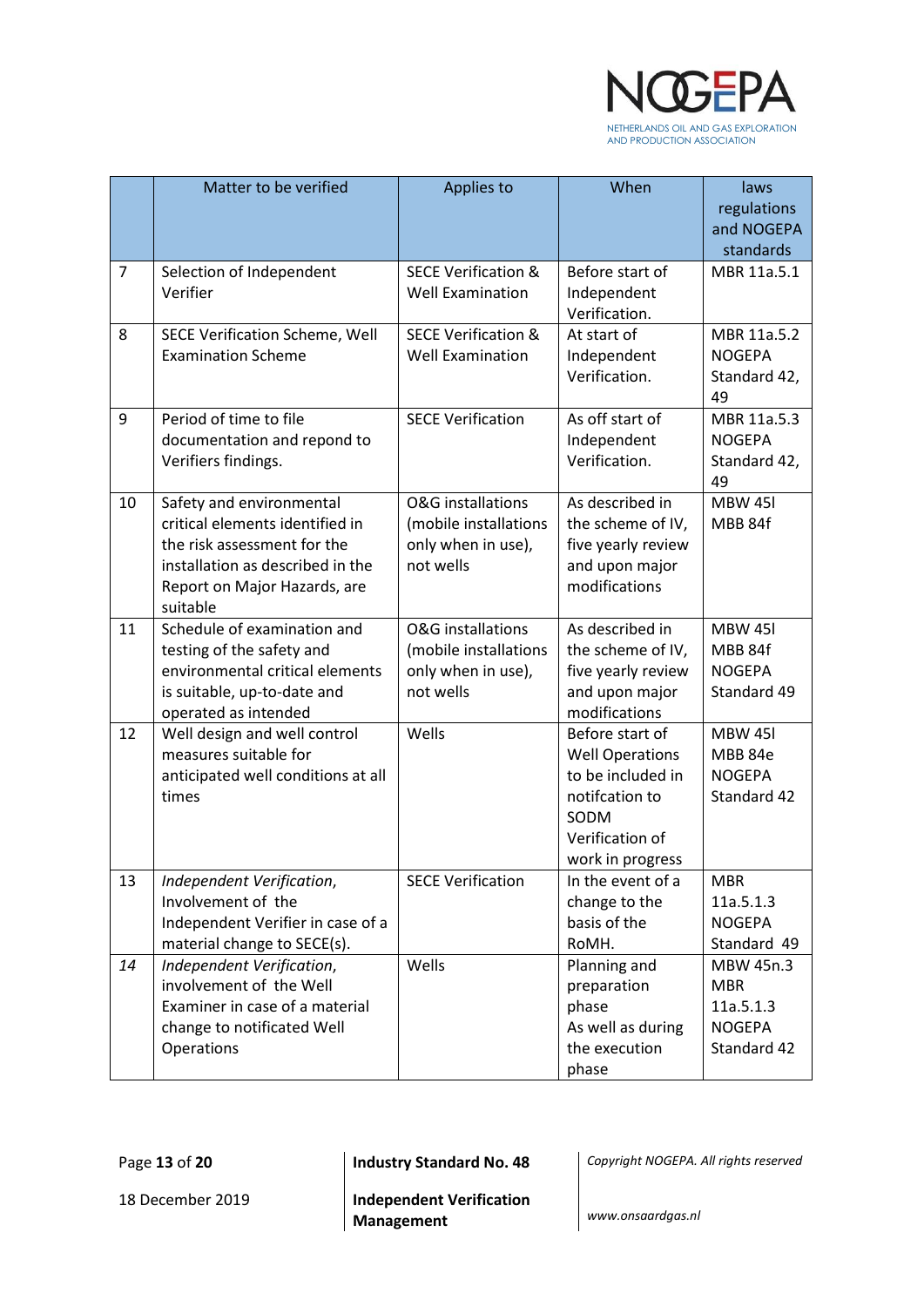

## <span id="page-13-0"></span>**3. Independent Verification**

Independent Verification means an assessment and confirmation of the validity of particular Written statements by an entity ( $3<sup>rd</sup>$  party) or an organisational part of the Operator or the owner (2<sup>nd</sup> party) that is not under the control of or influenced by, the entity or the organisational part using those statements.

Therefore Independent Verification can consist of audit based confirmation of the validity and suitability written statements.

The selection of the Independent Verifier (IV-er) and the design of schemes for Independent Verification shall meet the criteria in the MBR detailed in Annex 5 of the OSD.

The MBR requires that Operators establish schemes for Independent Verification as detailed in Annex 1.5 of the OSD and shall prepare a summarized description of such schemes to be enclosed in the RoMH.

#### <span id="page-13-1"></span>**3.1 Schemes for Independent Verification**

The Independent Verification scheme shall include<sup>1</sup>:

- (a) a statement by the Operator or owner, made after considering the report of the Independent Verifier in respect of the Installation, Well design and/or Well operations, that the record of safety and environmental<sup>2</sup> critical elements and their scheme of maintenance as specified in the report on major hazards are or will be suitable;
- (b) a description of the verification scheme including the selection of Independent Verifiers, the means of verification that safety and environmental critical elements and any specified plant in the scheme remain in good repair and condition;
- (c) a description of the means of verification referred to in point (b) that shall include details of the principles that will be applied to carry out the functions under the scheme and to keep the scheme under review throughout the lifecycle (Design, Construction, Operate & Maintain, Material Changes, and Decommissioning) of the installation including:
	- (i) the examination and testing of the safety and environmental critical elements by Independent and competent Verifiers;
	- (ii) verification of the design, standard, certification or other system of conformity of the safety and environmental critical elements;
	- (iii) examination of work in progress;
	- (iv) the reporting of any instances of non-compliance;
	- (v) remedial actions taken by the Operator or owner.

 $\overline{\phantom{a}}$ 

Page **14** of **20 Industry Standard No. 48** *Copyright NOGEPA. All rights reserved*

<sup>1</sup> Specified in Annex I.5 and Annex 5 OSD

<sup>&</sup>lt;sup>2</sup> Please note that Annex 1.5a. doesn't contain the term environmental critical elements.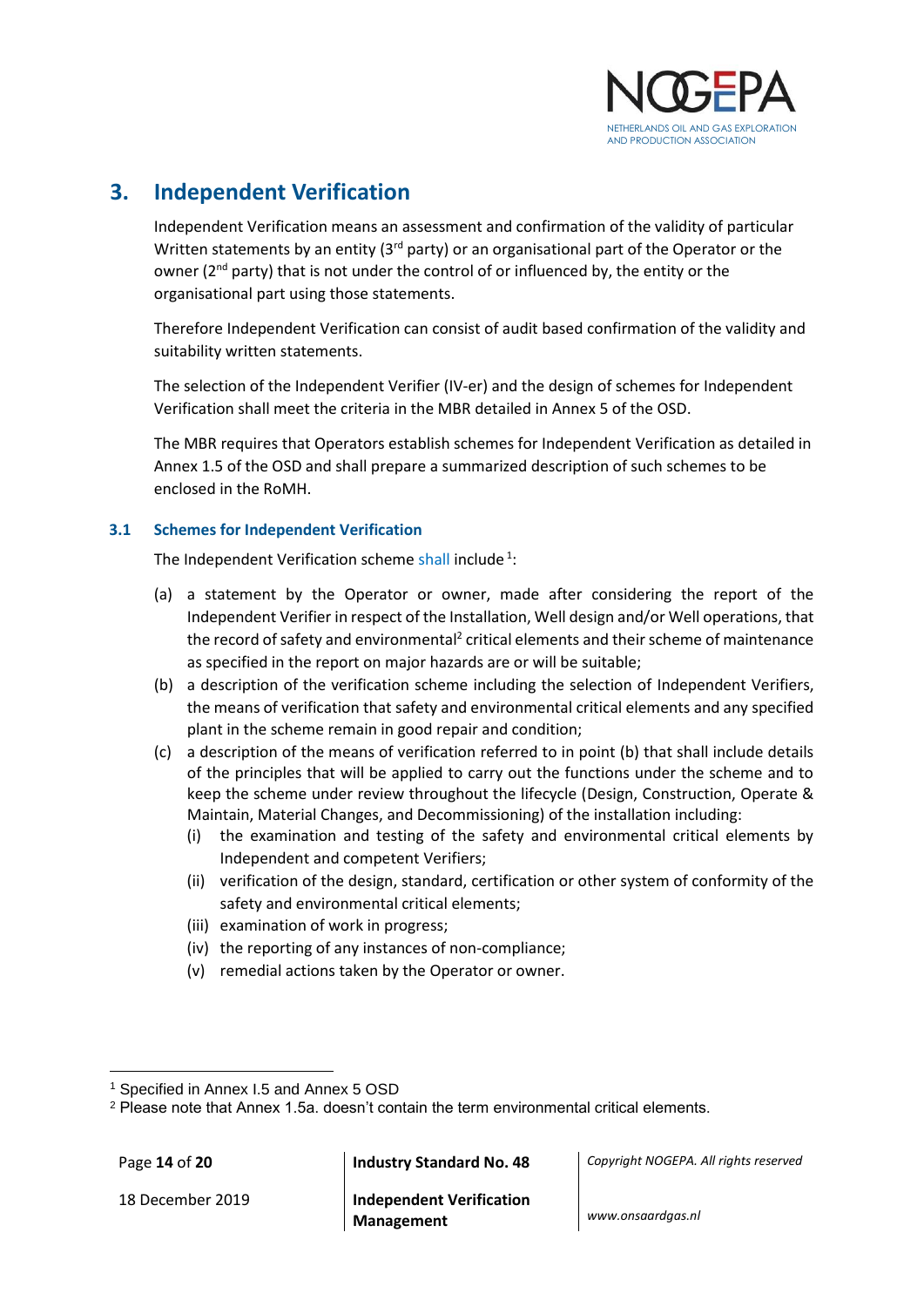

Other Elements for the Schemes of Independent Verification include:

- Suitable arrangements are in place for the flow of information between the Operator or owner and the independent Verifier.
- The IV-er is given sufficient authority to carry out the functions effectively.
- The Scheme is managed, responsibility for management of the Scheme is at an suitable level.
- Description of the lines of contact between the IV-er and the Operator, including a direct escalation line between the IV-er and the General Manager (Mijnbestuurder).
- The Operator's standards, industry Standards (incl. NOGEPA Standards) and applicable laws and regulations are identified and adhered to under the Scheme.
- Clear allocation of roles and responsibilities are established and documented.
- Material changes shall be referred to the independent Verifier.
- Independence and competence of the IV-er (See below).

Within the boundaries set by the MBW, Schemes of Independent Verification may vary between Operators.

#### <span id="page-14-0"></span>**3.2 Stakeholders at Independent Verification**

Stakeholders at the Independent Verification process are:

- Operator.
- Independent Verifier.
- Independent Verifier SECE-block.
- Well Examiner.
- State Supervision of Mines.



18 December 2019 **Independent Verification Management** *www.onsaardgas.nl*

Page **15** of **20 Industry Standard No. 48** *Copyright NOGEPA. All rights reserved*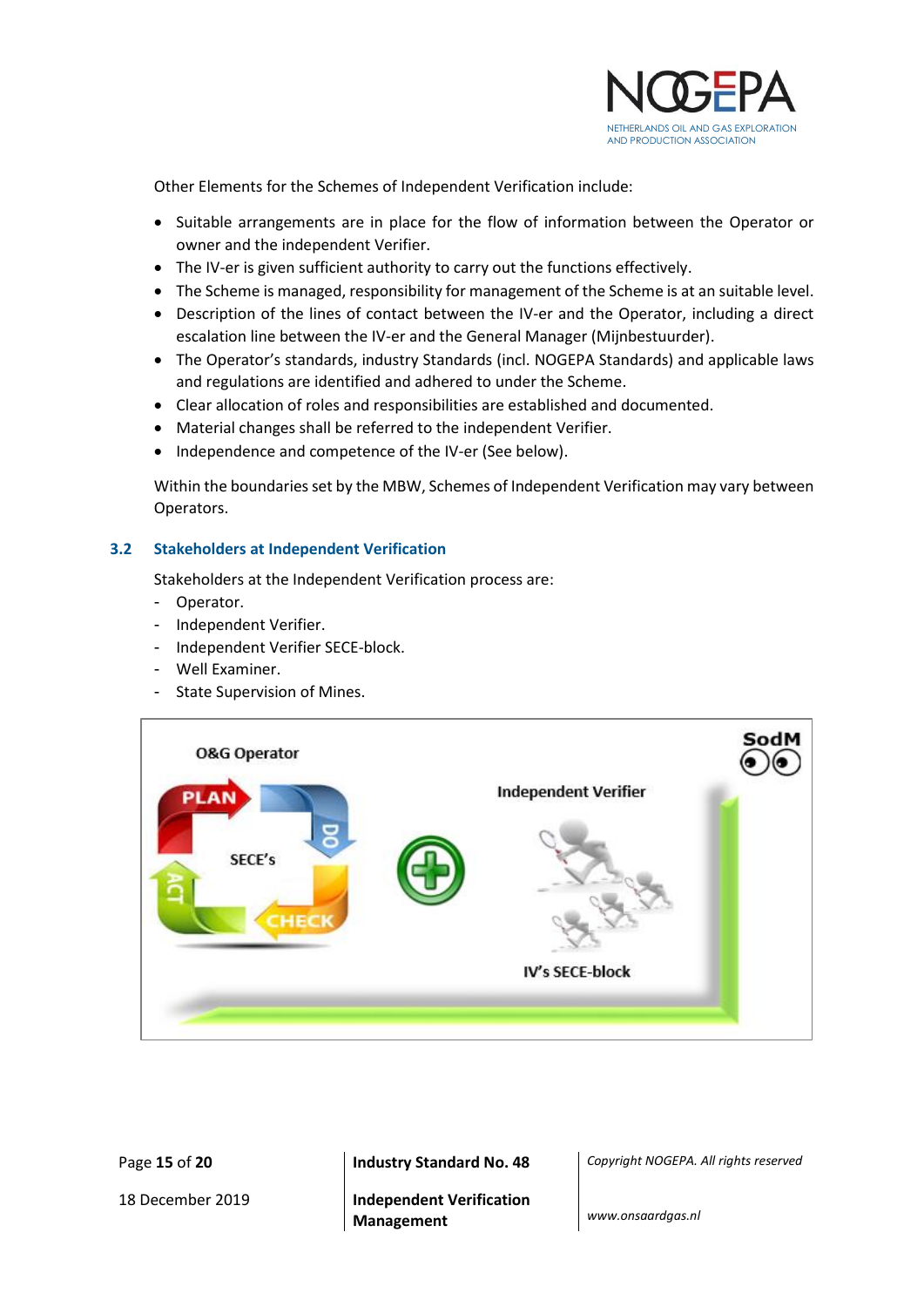

#### Operator

The Operator assures Well Examination and SECE Verification is performed according to regulations by independent and competent Verifiers (2nd or 3rd party), that it covers 100% of the identified SECE's as mentioned to the RoMH, and that findings are adequately addressed.

The Operator shall coordinate the Independent Verification process.

SECE's shall be verified once every 5 years.

#### Independent Verifier (IV-er)

The IV-er shall assess and confirm the validity of particular Written statements about SECE's as mentioned in the RoMH, if applicable by using the verification report of the IV-er SECEblock.

If applicable, spot checks shall be performed together with the issuing authority of the Written statement or the dedicated IV-er of the SECE's-block.

The IV-er shall not be previously involved in the verification of SECE's prior to verification. For verification purposes IV-er shall have access to the General Manager (Mijnbestuurder).

#### Independent Verifier SECE-block

IV-er SECE-block assess and confirm Written Statements of a group of SECE's and reports to the Operator about the validity of the SECE-block Written Statement.

IV-er SECE-block shall be assigned by the operator.

IV-er SECE-block shall not have been previously involved in to be verified SECE's 5 years prior to verification.

#### Well Examiner

The Well Examiner shall perform Independent Verification that well design and well control measures are suitable for the anticipated well conditions at all times.

The Well Examiner shall not have been previously involved in the well operations prior to verification.

For verification purposes the Well Examiner shall have access to the General Manager (Mijnbestuurder).

#### State Supervision of Mines

State Supervision of Mines supervises that the process of Independent Verification is properly organized and conducted.

SodM shall receive the IV-reporting for Independent Verification including Operators comments / remedial actions regarding IV-er's notifications.

Page **16** of **20 Industry Standard No. 48** *Copyright NOGEPA. All rights reserved*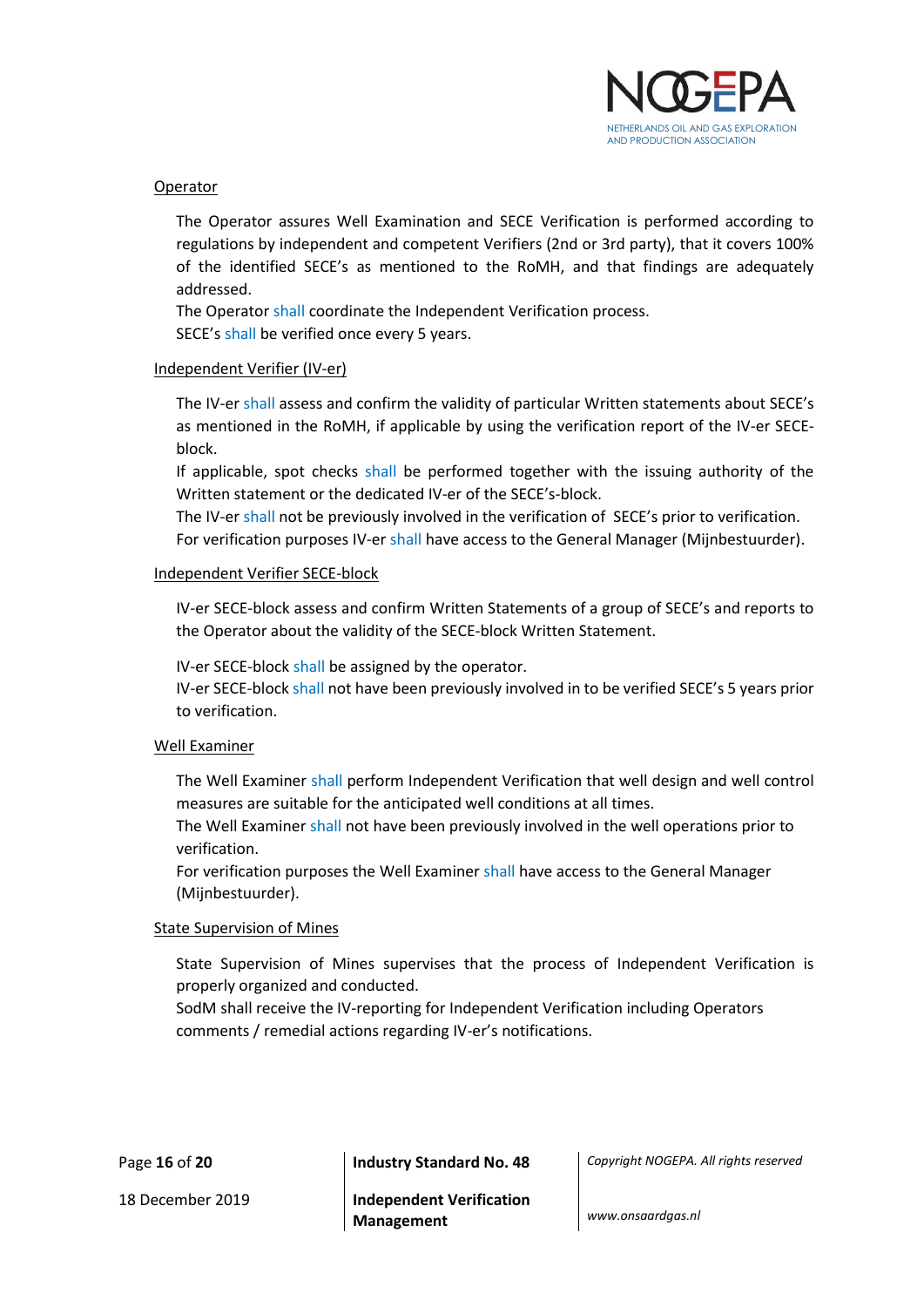

#### <span id="page-16-0"></span>**3.3 Independency Requirements**

The Independent Verification shall be conducted independently. The verifications shall be carried out with the highest degree of professional integrity and technical competence and shall be free from all pressures and inducements, particularly financial, which might influence the verifiers judgment or the results of the verification, especially from persons or groups of persons with an interest in the results of verifications.

The Independent Verifier shall previously not have been involved in the installation which is subject of Independent Verification or where his or her objectivity might be compromised.

Previously involvement shall be restricted under the circumstances:

- By performing Independent Verification, the Independent Verifier shall in future not be considered as previously involved;
- <span id="page-16-1"></span>- An Independent Verifier SECE-block (IV-SECE-block) who was previously not design decision involved, is clearly disclosed and dates back five years or more, shall not be considered as previously involved.

#### **4. Competency Requirements**

The IV-er and Well Examiner should have suitable technical competence.

The Independent Verifier shall have appropriate knowledge of audit principles, practices and techniques.

The Independent Verifier shall have appropriate audit management skills.

NOGEPA Standards 42 and 49 provide additional guidance.

### <span id="page-16-2"></span>**5. Selection of Independent Verifier and Well Examiner**

The Independent Verifier and Well Examiner shall meet the requirements according MBR 11.5.1 as detailed in the OSD Annex 5:

- Independent from the operational chain of command;
- Not previously involved as detailed in section 3.3;
- Suitable technical competence on areas to be verified, and good knowledge about relevant legislation requirements, industry standards and practices.

The requirements to be acknowledged by companies' management and formalized either by contract (third parties) or by appointment letter (second party).

Page **17** of **20 Industry Standard No. 48** *Copyright NOGEPA. All rights reserved*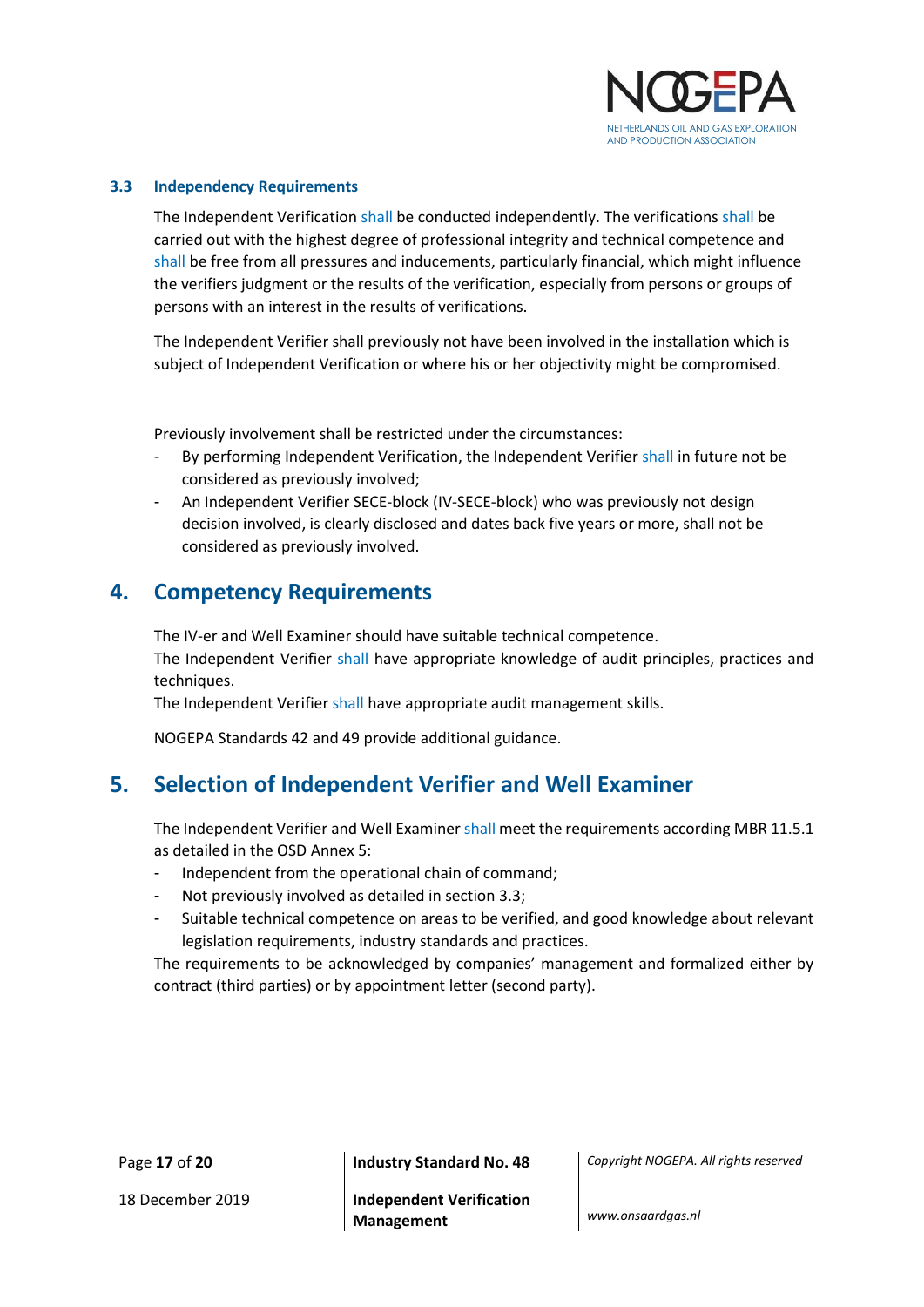

## <span id="page-17-0"></span>**6. Independent Verification elements**

For Independent Verification purposes Installation SECE's can be clustered into SECE-blocks. A SECE-block can be Independent Verified by an IV-er or an IV-er-SECE-block. In case of Independent Verification by an IV-er SECE block, the issued Independent Verification report shall be reviewed by the Independent Verifier.

Principle outline of Independent Verification of SECE's grouped to blocks. (Definition of SECE-block is indicative)



Page **18** of **20 Industry Standard No. 48** *Copyright NOGEPA. All rights reserved*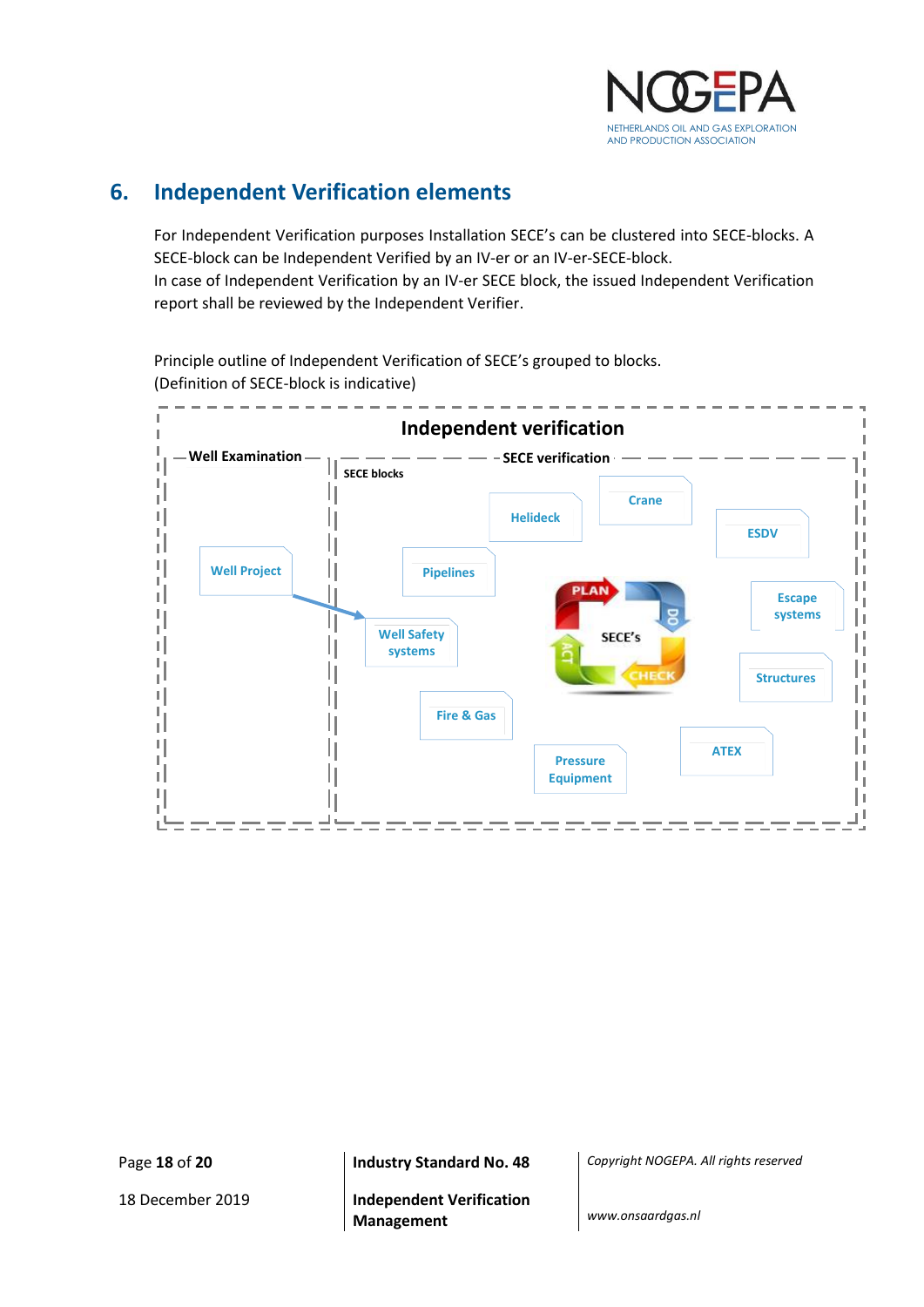

SECE's

Independent Verification of SECE's addresses the following elements:

- A. Well examination Independent Verification for Well Examination is described in NOGEPA Standard 42.
- B. Design, Construction, Installation, Material change & Decommissioning verification Independent Verification of Design, Construction, Installation, and Decommissioning of facilities is detailed in NOGEPA Standard 49 SECE Verification.

Material Change Verification is applicable if the consequence of the material change is a change of SECE's in the RoMH.

C. Operate & Maintain phase Independent Verification of SECE's in Operate and Maintain phase is detailed in NOGEPA Standard 49 SECE Verification.

### <span id="page-18-0"></span>**7. Relationship between Independent Verifier and Operator**

The relationship between the Verifier and Operator should address the following:

- 1. The subjects as mentioned in MBW referred EU-OSD Annex V.
- 2. The SECE's to be verified and corresponding performance standards.
- 3. The various steps in the verification process.
- 4. Accepting for review at operators initiative available reports of Independent verification by IV-er's SECE-block and to perform spot-checks together with IV-er-SECE-block.
- 5. Perform Independent Verification according the Verification scheme.
- 6. Independent Verifiers' quality management system.

The Operator and the IV agree on the degree of confidentiality.

Suitable arrangements shall be in place for the flow of information between the Operator or owner and the IV.

The IV-er and the Operator consult with each other as appropriate during the Verification assessment. In particular the IV contacts the Operator if it has any concerns as to subject matter of its Verification. The Operator responds to and takes appropriate action based on the advice of the IV.

The IV timely conveys its provisional views to the Operator and discusses its draft final report with the Operator before making it final.

The independent Verification shall be transparent.

Page **19** of **20 Industry Standard No. 48** *Copyright NOGEPA. All rights reserved*